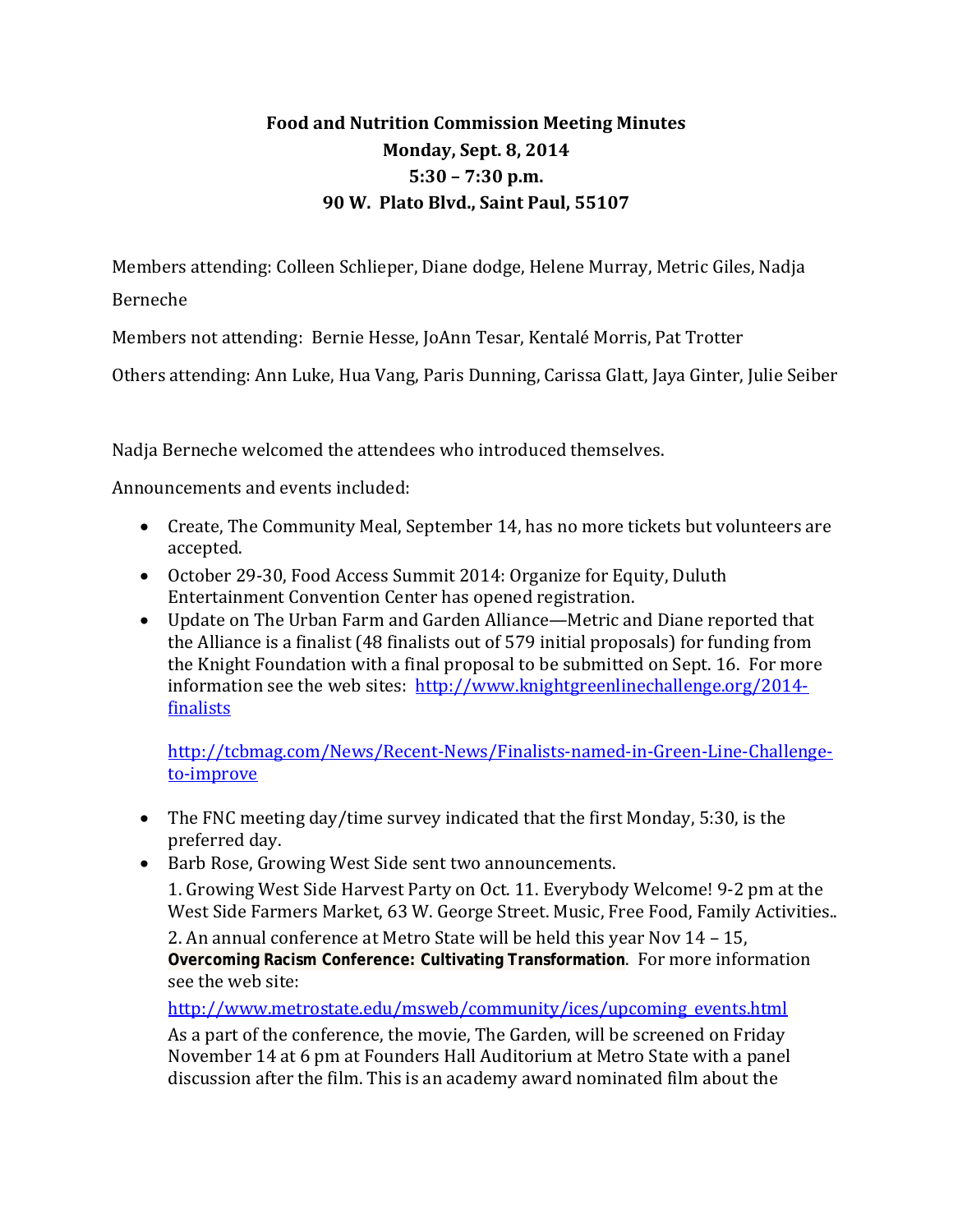struggles of a community group in Los Angeles about urban agriculture is said to be very powerful. http://www.thegardenmovie.com/

Diane and Metric also reported on a LISC-organized trip to see the food scene in Milwaukee from a food and social justice perspective. They visited a number of local food organizations and noted that the groups seemed to have a great degree of cooperation with one another. Growing Power will have a conference for farmers and social justice organizations in Milwaukee on Nov.  $6 & 7$ .

On September 11, there will be an event at the Black Dog in Lowertown to celebrate the release of the Saint Paul Almanac.

Community Garden Day is September 13 with a number of gardens open to the public.

Task force reports:

Bee/Pollinator Task Force: The group looked at a list of Ramsey County municipalities list describing honeybee regulations and found it helpful. The requested an addition of the regulations in Minneapolis for comparison. Helene will provide a link to a Bee Squad site outlining a good ordinance. Diane commented that two Saint Paul departments are involved with licensing and enforcement of bee ordinances. It is not an easy process.

Voter guide: The questions to pose to candidates about food-related issues is being compiled. Iowa has given Helene permission to use some of their questions. Helene and Bernie will complete the guide.

Metric proposed a task force on soil and compost quality. This is important in an urban area such as Ramsey County where plots of land may have had many different uses over the years and contaminants could pose a problem for growing food.

Julie presented a document for review. It summarizes the healthy food access environment and resources in Ramsey County. A few revisions were suggested but the overall opinion was that the document is comprehensive. Other comments are welcome by e-mail or phone.